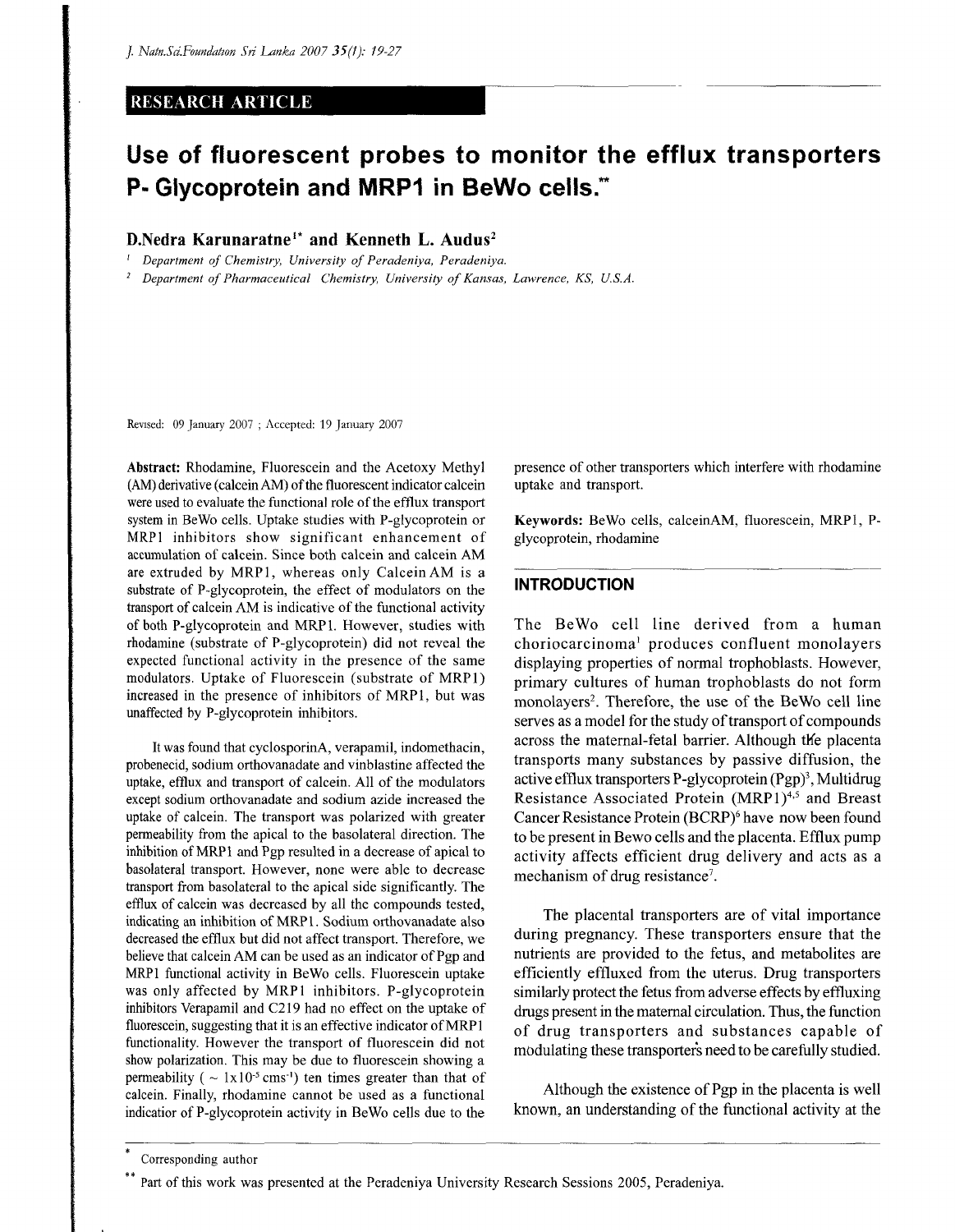cellular level is very limited. The current study examines the functional activity of both Pgp and MRP1 by comparing the effect of Pgp and MRP1 inhibitors on the uptake, efflux and transport of acetoxy methyl derivative of calcein (calcein AM) (chemical structures in page 336) in BeWo cells. We have used calcein AM, a non fluorescent hydrophobic compound which is hydroiyzed to the fluorescent anion calcein by cytoplasmic esterases. Calcein AM is the nonfluorescent acetoxy methyl ester (AM) of the fluorescent compound, calcein. Calcein is a substrate of MRP1, but not of Pgp. However, the ester calcein AM is a substrate of both Pgp and MRP1<sup>8</sup>. Pgp extrudes calcein AM from the plasma membrane, reducing accumulation of calcein in the cytosol. The amount of Pgp activity is inversely proportional to the accumulation of intracellular calcein fluorescence. Rhodamine is generally a good marker for functional Pgp activity<sup>9</sup>. However, we were unable to obtain significant increases in uptake or see a polarization in transport of rhodamine. Rhodamine is a cationic dye, unlike the anionic compounds, fluorescein and calcein (chemical structures in page 336). On the other hand, uptake of fluorescein yielded the expected results with MRP1 inhibitors and is an effective tool for assessment of MRP1 functionality.

# METHODS AND MATERIALS

*Materials:* Calcein AM and MK571 were obtained from Molecular Probes. 1-Methyl-4-phenyl-pyridinium Iodide (MPP+) was from Research Biochemicals International, MA, USA. Calcein, rhcdamine 123 and fluorescein were from Sigma Chemicals (St. Louis, MO, USA). 10 mM non-essential amino acids and 10,000 U/mL penicillin/1 Omg/mL streptomycin were purchased from Gibco BRL, and Foetal Bovine Serum (FBS) from Atlanta Biologicals, GA. Bicinchoninic acid (BCA) protein assay reagent was purchased from Pierce. I4C sucrose was from Perkin Elmer, Boston, MA,USA.

*Cell culture:* The BeWo cell line was originally derived from a human choriocarcinoma<sup>1</sup>. The BeWo clone (b30) was obtained from Dr. Alan Schwartz (Washington University, St. Louis, MO, USA). The cells were continuously cultured in Dulbecco's Modified Eagle's Medium (DMEM) with 10% heat inactivated FBS containing 0.37% sodium bicarbonate, 2 mM L-glutamine, 0.1 mM non-essential amino acids and 1% antibiotics (10,000 U/mL penicillin and 1 Omg/mL streptomycin). The cells were maintained in 175-cm<sup>2</sup> Falcon flasks at pH 7.4 under 5% CO<sub>2</sub> and 95% humidity at 37 °C. After 4-5 of culture, the cells were ready for passage. The cells were harvested by exposure (5 min) to a trypsin-EDTA solution  $(0.25\%$  trypsin and  $0.2\%$  Ethylene diamine tetra-acefic acid (EDTA) in Hank's Balance Salt solution or HBSS). Cells were passed onto 12 mm Transwell polyester membranes

previously coated with type IV human placental collagen  $(0.75 \mu g/mL, 70 \mu L/insert:Sigma)$  for monolayer cultures. The seeding density was 50,000 cells per well. Uptake and efflux experiments were performed in 12 well culture plates precoated with Poly-D-Lysine  $(5 \mu g/mL)$  solution, 100 uL per well), sterilized, and coated with flbronectin  $(50 \,\mu\text{g/mL}, 4$  drops per well) Cells were seeded at a density of 50,000 cells per well. The culture medium was changed every other day. Cells formed monolayers or were confluent in 4-5. For consistency, experiments were performed on the  $5<sup>th</sup>$  day post seeding.

*Uptake studies:* Accumulation of rhodamine 123 (0.5, 1 and 5  $\mu$ M), Calcein (1 $\mu$ M CAM) and fluorescein (1 and 100 mM) was investigated in BeWo cells. On the 5<sup>th</sup> day post seeding of culture plates, the growth medium was aspirated off and the cells were rinsed three times with pre-warmed (37 °C) HBSS. The monolayers were then equilibrated for 30 min in 1 mL HBSS at 37 °C. HBSS was aspirated and the fluorescent indicator was added without inhibitor (for control), while appropriate inhibitor was added to the indicator solution for the experimental wells (lmL/well). The wells were incubated for lh with gentle shaking. Thereafter, the wells were aspirated and washed 3 times with ice cold HBSS. The cells were lysed with lysing solution (2% v/v Triton X-100 for calcein accumulation, and 0.5% v/v Triton X-100 in 0.2N NaOH for rhodamine and fluorescein accumulation). The lysates were then assayed using a fluorescent spectrophotometer (SLM instruments, Inc.). Fluorescence was measured at excitation 485nm and emission 530 nm and quantified against a standard curve of Rh123, calcein or sodium fluorescein. The protein content of each monolayer was determined using the BCA protein assay reagent kit. The results are expressed as total fluorescent probe accumulation (nmol or pmol) per mg of protein.

*Efflux experiments:* Cell seeding and growth conditions were identical to those utilized in accumulation experiments. Three methods were utilized for efflux assay. The first involved accumulation of fluorescent probe in the presence of the inhibitor used for efflux. Accumulation of probe for the other two methods was in the absence of the modulator. Accumulation was performed as mentioned in uptake studies. After one hour of uptake of probe, the monolayers were washed with ice cold HBSS as before, and then pre-warmed  $(37 \text{ °C})$  efflux solutions  $(1 \text{ mL per})$ well) were added. In the first two methods, the efflux solutions were HBSS with or without (control) the appropriate modulator. Efflux was monitored for a time of 2 h. In the third method, efflux for the first hour was in the absence of any modulator. Modulator was added at the 59th minute and then efflux monitored for a further two hours. At suitable time intervals,  $100 \mu L$  aliquots were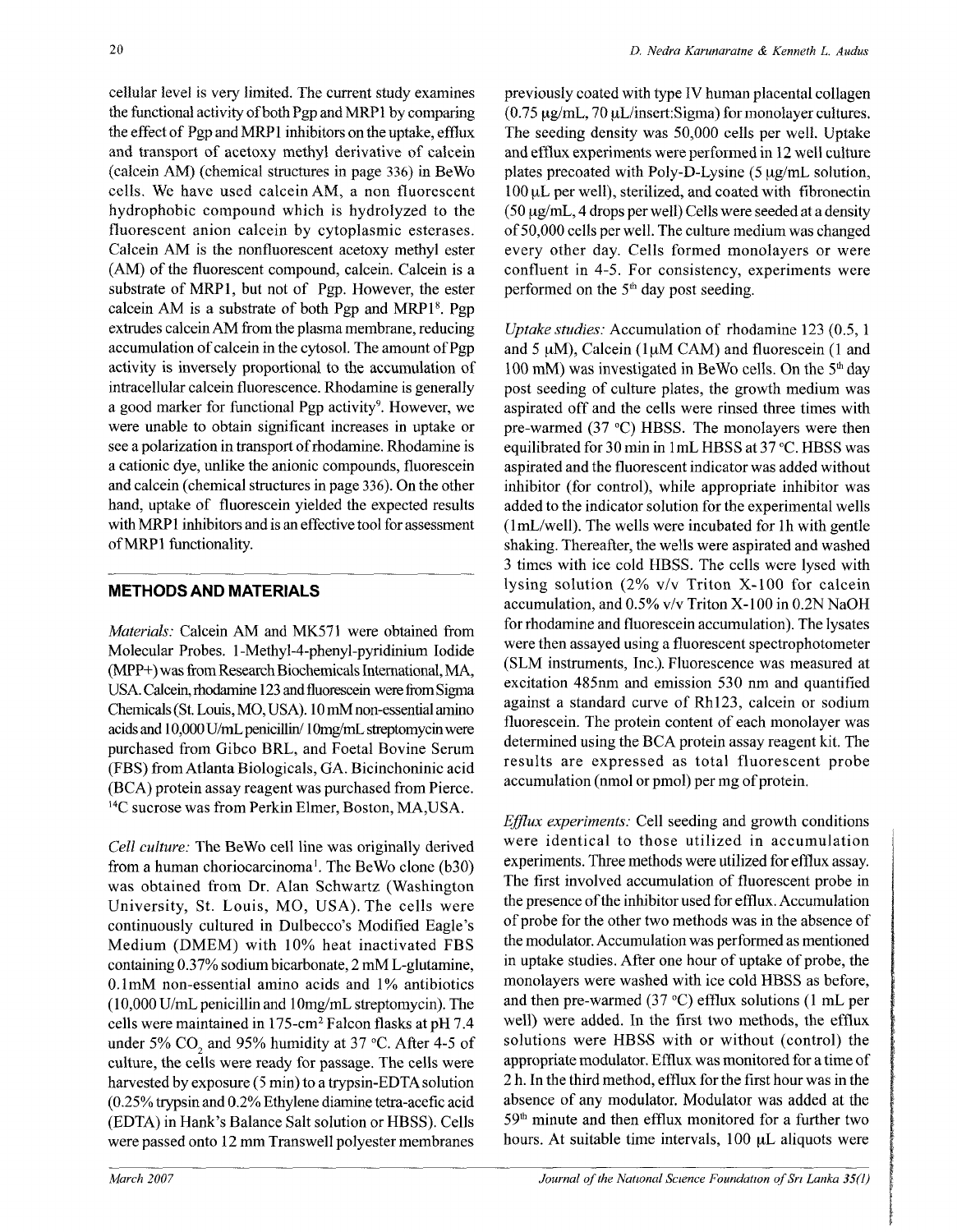removed for fluorescent assay and replenished with 100 uL of the respective efflux solution. The fluorescent probe effluxed was quantitated against a standard curve. At the end of the two hour efflux period, the monolayers were washed with ice cold HBSS and lysed in lysing solution, and the cell associated fluorescence and protein content were measured. Results are expressed as pmol fluorescent probe effluxed per mg protein, and pmol cell associated fluorescent probe per mg protein.

*Transport studies:* BeWo cells were seeded onto human placental collagen pre-coated polyester transwells. The cells were allowed to attach for 24 h, then the medium in the apical and basolateral compartments were removed and new media added every two days. Transport was performed on the  $5<sup>th</sup>$  or  $6<sup>th</sup>$  day post seeding. The Trans Epithelial Electrical Resistance (TEER) for BeWo monolayers were measured and found to be very low (90  $-150 \Omega$ cm<sup>2</sup>)<sup>10</sup>. Therefore, the integrity of the membranes were assessed by performing a  $^{14}$ C-sucrose flux for 1h after the fluorescent probe transport assay. Vectorial transport of calcein AM, fluorescein or rhodamine was investigated in the presence or absence of the inhibitor. The receiver compartment contained HBSS and the inhibitor, while the donor contained the fluorescent probe and the inhibitor (the control did not have the inhibitor in both compartments). The volume on the apical side was 1.0 *\iL* and the basolateral compartment had 2.0 uL. At various time intervals, a 100 uL sample was removed from the receiver compartment and replaced immediately with an equal volume of the receiver solution. Transport was performed for 2h. The monolayers were then rinsed in ice-cold HBSS and sucrose flux assay performed.

*Data Analysis:* Apparent permeability coefficients (P<sub>ann</sub>) were calculated according to the following equation:

$$
(\mathbf{P}_{\text{app}}) = \{ (\mathrm{d}Q/\mathrm{d}t).V \} / A.C_{_0}
$$

Where V is the volume of the receiver chamber, A is the area of the monolayer,  $C_{\alpha}$  is the initial donor concentration, and dQ/dt is the flux of the probe.

*Kinetic studies analysis:* The rate of uptake was measured in uptake studies performed with rhodamine, fluorescein or with fluorescein in the presence of 10 *\iM* MK 571 at concentrations ranging from  $1-150 \mu M$ . The fluorescent probes were allowed to be accumulated by the cells for 5, 10,15 and 30 min and quenched at the designated times with ice cold HBSS. The cells were lysed and assayed as described above in uptake studies.

The results were analyzed by Michaelis -Menten kinetics using the equation:

$$
V = \frac{V_{\text{max}}[S]}{K_m + [S]}
$$

m the Sigma plot programme.

#### RESULTS

## **Calcein accumulation and efflux**

The accumulation of calcein in BeWo cells after uptake of luM Calcein AM for lh our was carried out in the presence and absence of selected agents (Figure 1). The Pgp inhibitors cyclosporinA and verapamil, and the Pgp/ MRP 1 inhibitor, vinblastine and the MRP 1 inhibitors indomethacin and probenecid (at 500 uM only) all significantly increased calcein/ calcein AM uptake. However, sodium orthovanadate and sodium azide which inhibit ATPase activity, decreased the accumulation of calcein in the cells. C219, a mouse monoclonal antibody to MDR1 (Pgp) also increased the uptake in a manner similar to cyclosporinA. Hence, inhibitors of Pgp and MRPl increase the cellular uptake of calcein AM.





**Figure 1**: Uptake of 1 uM Calcein AM in the presence of various inhibitors over a period of 1 hour All data points were performed in quadruplicate. The concentrations of inhibitors are in uM Azide used was 0.1% Antibody C219 was diluted 1 40 Stars indicate significant increase in uptake by students T test,  $(p < 0.05$  compared with control).

Monitoring the efflux of calcein from loaded cells revealed the function of the efflux protein MRPl in releasing calcein into the external medium. In two different experiments, calcein AM was loaded into the cells in the presence (Figure 2a) or in the absence (Figure 2b) of the inhibitors. The efflux was then monitored for two hours in the presence of the respective inhibitor. When the cells were loaded in the presence of the respective Pgp inhibitors, cyclosporin A showed a small increase, but verapamil (at 5 and 50 uM) did not greatly affect the amount of calcein effluxed from the cells. However, MRPl inhibitors vinblastine and indomethacin decreased efflux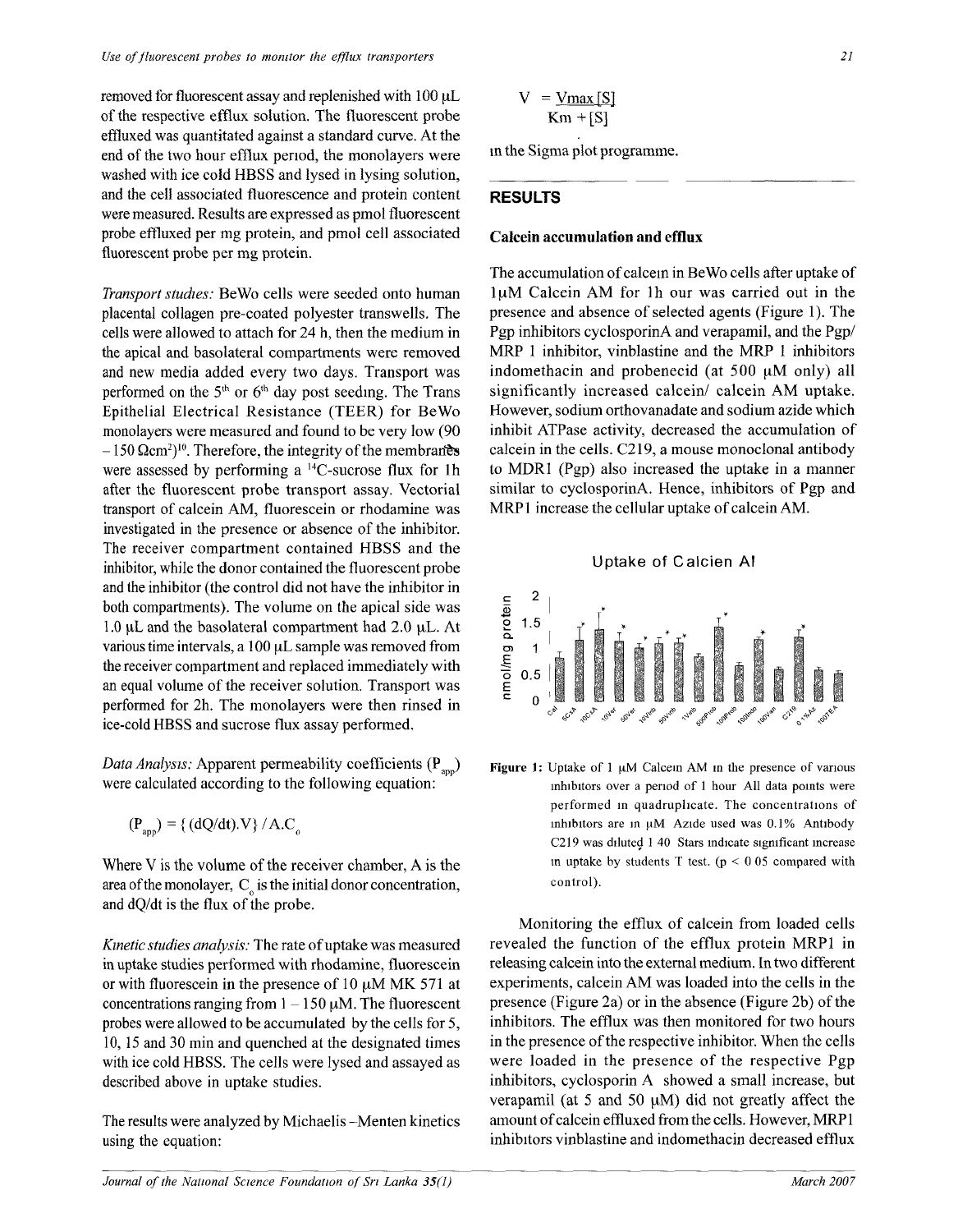during the two hour efflux period (Figure 2a). The intracellular calcein retention post efflux showed the same trend of increased calcein concentrations as seen for uptake in the presence of all the inhibitors except vanadate which had a very low intracellular calcein concentration. The high intracellular calcein concentration observed with loading cells in the presence of cyclosporin A may account for the increased "efflux" if passive diffusion comes into play. This is a likely explanation as evidenced in Figure 2b where cyclosporin A did not greatly affect the efflux when cells were loaded without the inhibitor to ensure equal intracellular calcein concentrations. The efflux of calcein when cells were allowed to take up calcein AM in the absence of inhibitors, but effluxed in the presence of inhibitors, is shown in Figure 2b. Orthovanadate and the MRP inhibitor indomethacin decreased the efflux of calcein as expected. To further clarify the effect on efflux, a third experiment was performed wherein the cells were loaded in the absence of inhibitors, then allowed to efflux in the absence of inhibitors, until inhibitors were added at the 59<sup>th</sup> minute. Thereafter efflux was monitored in the presence of inhibitor for two hours (Figure 2c). This strategy resulted in a distinct decrease in efflux after addition of inhibitors for all compounds tested (except 1µM vinblastine). Thus, the effect of these inhibitors on the efflux protein MRPl can be observed in this experiment.



(a) Cells loaded in the presence of inhibitor and effluxed in the presence of inhibitor.



(b) Cells loaded in the absence of inhibitor and effluxed in the presence of inhibitor.



Effect of inhibitors on efflux of calcein

- (c) Cells loaded in the absence of inhibitor, effluxed for 1 hour without inhibitor and then added inhibitor and effluxed a further two hours. Arrow indicates point of addition of inhibitors.
- **Figures 2:** Efflux of Calcein decreased on addition of Pgp and MRPl inhibitors. The average of 4 experimental wells were taken for each data point.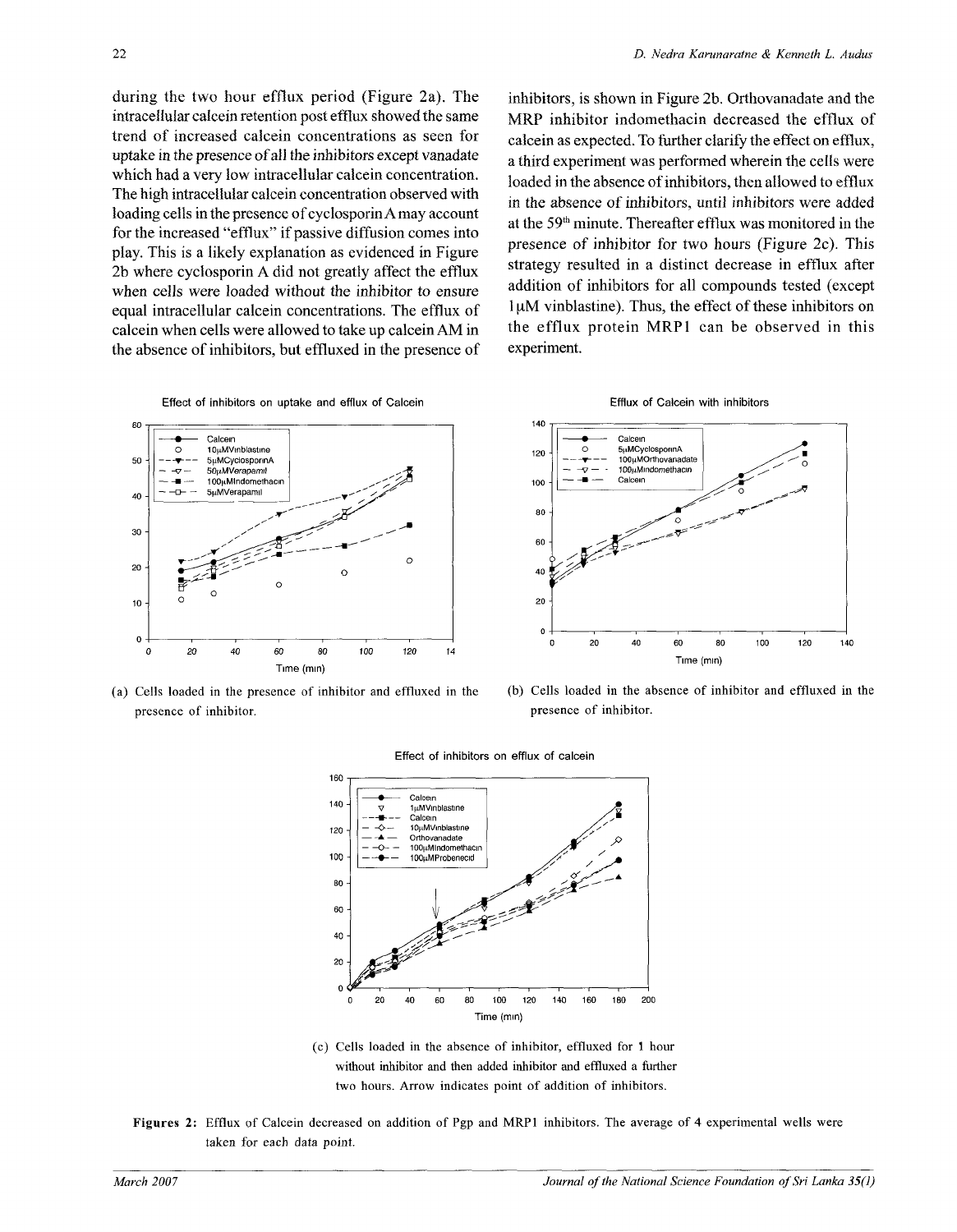#### **Effect of modulators on uptake of rhodamine.**

Rhodamine accumulation by BeWo cells was measured at 0.5 uM, luM and 5 uM rhodamine concentrations in the presence of several modulators of both Pgp and MRP 1. The inhibitors used were cyclosporin A (5 and 10  $\mu$ M), 50  $\mu$ M verapamil, 100 uM indomethacin, 100 *\iM* probenecid, 100  $\mu$ M sodium orthovanadate, 10  $\mu$ M vinblastine, 500  $\mu$ M triethylamine hydrochloride, 100 µM dipyradamole, 100 µM Quinidine,  $100 \mu M MPP^+$ ,  $0.1\%$  sodium azide and C219. Pre incubation with azide and consequent treatment with cyclosporin A and triethylamine was also performed. None of the modulators tested above were able to significantly increase the uptake of rhodamine into BeWo cells. The same was observed when a combination of two inhibitors from MPP<sup>+</sup>/TEA/cyclosporin A were used. (All results not shown).



probenecid and orthovanadate, and 0.1% azide respectively on uptake of 1 uM fluorescein.

#### **Effect of modulators on uptake of fluorescein.**

Accumulation of fluorescein was measured at two concentrations. At a fluorescein concentration of  $100 \mu M$ , modulators had no effect on uptake (results not shown). This could be due to saturation of the efflux pump at high concentration. When uptake was performed using  $1\mu$ M fluorescein, MRPl inhibitors were able to increase the uptake of fluorescein, but Pgp in inhibitors had no effect (Figure 3). Again, the ATPase inhibitors, azide and orthovanadate did not increase uptake.

#### **Kinetics of rhodamine and fluorescein uptake.**

Effect of rhodamine concentration on uptake was measured and Km was obtained as 229.7 uM (Figure 4a). Vmax was found to be 0.49 nmol/mg protein/min. Kinetics of fluorescein uptake indicated a Km of  $247.9 \mu M$  and a



- a) Uptake of luM fluorescein. The inhibitors tested were 5 and 10  $\mu$ M b) The effect of the P-glycoprotein inhibitor C219 diluted 1:50, cyclosporin A, 50  $\mu$ M verapamil, 100  $\mu$ M indomethacin, and MRP1 inhibitor MK571 (10  $\mu$ M) and 5  $\mu$ M cyclosporin A
- **Figures 3:** Effect of inhibitors on fluorescein uptake. Each data point is an average of four wells. Stars indicate significant increase in uptake by students T test. ( $p \le 0.05$  compared with control).



**Figures 4a:** Kinetics of rhodamine uptake. Each data point was performed in quadruplicate



**Figures 4b:** Kinetics of fluorescein uptake. Each data point was performed in quadruplicate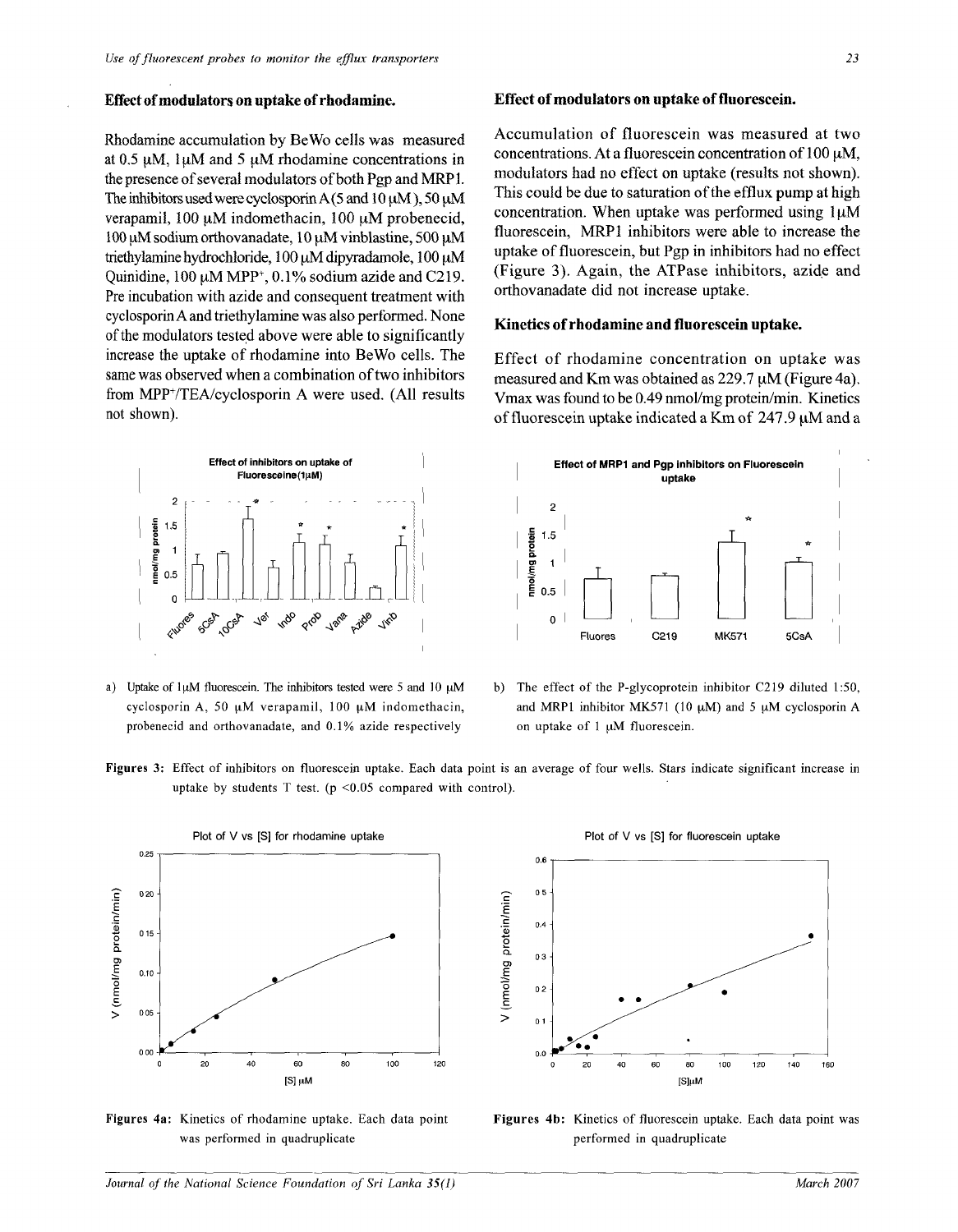

**Figures 5:** The effect of MK 571 on the uptake of fluorescein with time. Each data point is an average of four wells.  $Fl =$  fluorescein. The MK 571 concentration was 10  $\mu$ M.



Structures of rhodamine, fluorescien, calcein and calceinAM.

Vmax of 1.58 nmol/mg protein/min (Figure 4b). An uptake study of fluorescein at varying concentrations with and without the presence of the inhibitor MK571 indicated that uptake in the first 10 minutes was not affected by the inhibitor. However low fluorescein concentrations (1 and  $10 \mu$ M) MK 571 increased the overall uptake in 30 minutes (Figure 5). At 100 uM concentration, the inhibitor did not increase uptake as was seen here as well as in previous studies 3. From this data, the rate of passive influx was calculated to be 0.05 and efflux to be 0.07 nmol/mg protein/ min at  $1\mu$ M, and 0.18 and 0.33 nmol/mg protein/min respectively at  $10 \mu M$  fluorescein concentration. At these concentrations the rate of influx is less than the rate of efflux which accounts for the MDR effect. The rate of influx at  $100 \mu M$  concentration, was  $1.71$  nmol/mg protein/ min, which is much greater than the rate of efflux which was 0.18 nmol/mg protein/min. A notable observation is the low uptake concentration of  $\sim 0.2$  nmol/mg protein for uptake at  $1 \mu M$  rhodamine (Figure not shown) in comparison to  $\sim$ 1.0 nmol/mg protein for uptake at 1  $\mu$ M calceinAM (Figure 1) and fluorescein (Figure 3) in agreement with the 3 fold difference in their Vmax values.

#### **Transport of rhodamine and fluorescein.**

Transport of 5  $\mu$ M rhodamine was performed and values of 1.1 - 1.8 x 10<sup>-5</sup> cms<sup>-1</sup> were obtained for apical to basolateral direction. The values for the basolateral to apical direction ranged from  $1.0$  -  $1.8$  x  $10^{-5}$  cms<sup>-1</sup>. Thus there was no polarized transport. These values did not change significantly when transport was performed in the presence of the inhibitors cyclosporinA or verapamil and remained in the range 1.4 -  $1.6 \times 10^{-5}$  cms<sup>-1</sup> for transport in both directions.

Fluorescein transport for the apical to basolateral direction was almost similar to that of the basolateral to apical direction. The inhibitors cyclosporinA, indomethacin and MK 571 resulted in a small decrease in the permeability ratio, which was not significant (Table 1). The intracellular fluorescein accumulation was found to be two fold greater for apical loading than for basolateral loading as observed in the case of calcein accumulation during transport (Table 2). These transport values are comparable to transport values of  $1.0 - 1.5 \times 10^5$  cms<sup>-1</sup> obtained for rhodamine and sucrose. The transport of fluorescein across membranes coated with collagen only and devoid of BeWo cells was  $2.8 \times 10^{-5}$  cms<sup>1</sup> in both directions.

#### **Transport of calcein across monolayers.**

Calcein showed polarized transport in the apical (AP) to basolateral (BL) direction. Measurement is made of the calcein that is transported across the monolayer. In all cases, the intracellular calcein accumulated for the AP to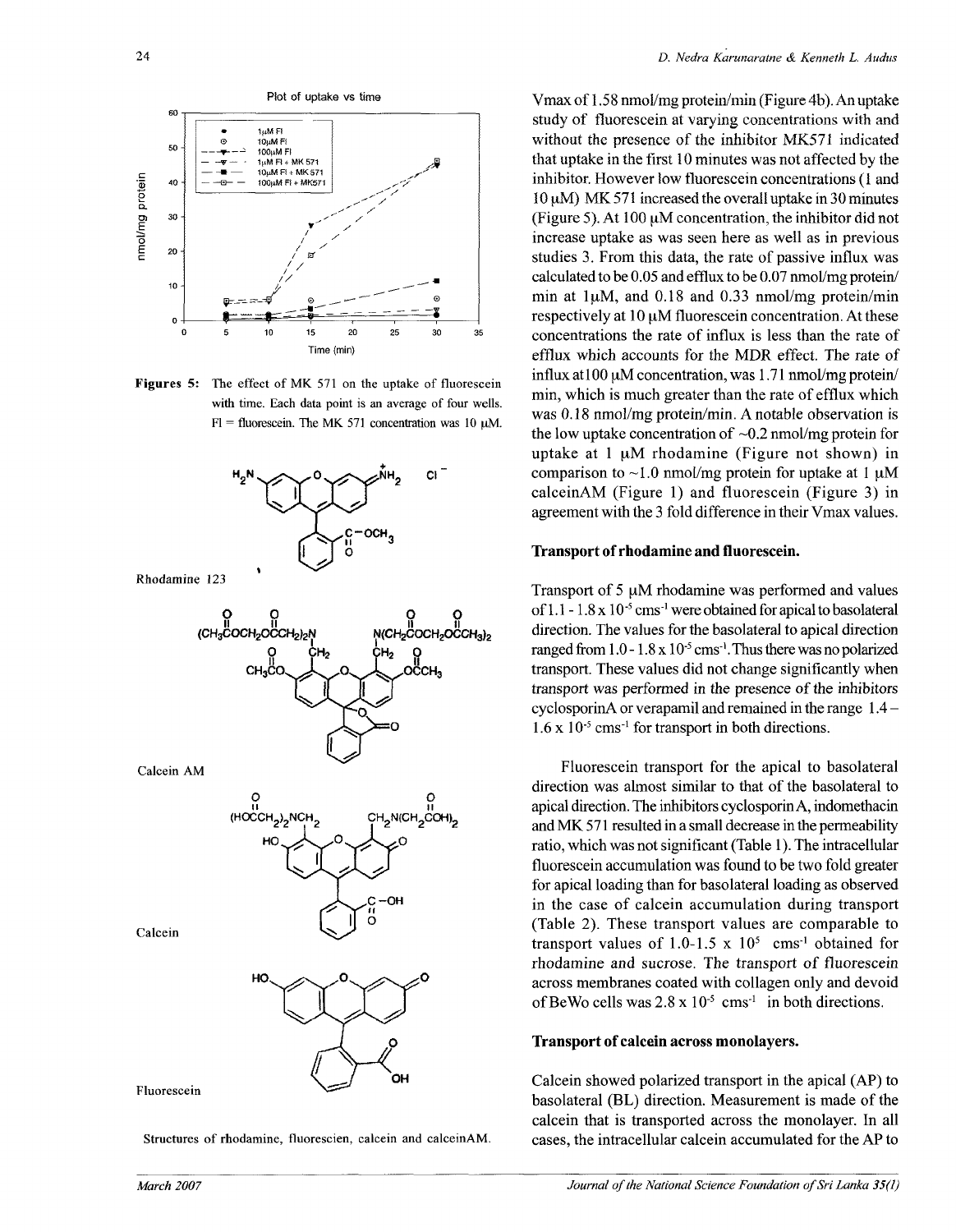**Table 1:** Effect of inhibitors on the transport of fluorescein.

| Inhibitor    | Permeability AP-BL<br>$x 10^{-5}$ cms <sup>-1</sup> | Permeability BL-AP<br>$x \frac{10^{-5}}{2}$ cms <sup>-1</sup> | Ratio BL/AP |  |
|--------------|-----------------------------------------------------|---------------------------------------------------------------|-------------|--|
| none         | 0.93                                                | 0.93                                                          | 1.0         |  |
| Cyclosporm A | 0.93                                                | 0.75                                                          | 0.9         |  |
| Indomethacin | 1.04                                                | 0.89                                                          | 0.9         |  |
| MK 571       | 1.13                                                | 0.96                                                          | 0.9         |  |

**Table 2:** Effect of inhibitors on the permeability of calcein, and the residual intracellular concentration.

| Inhibitor     | Cellular Calcein conc<br>pmol calcein |         | Permeability<br>$x 10^{-6}$ cms <sup>-1</sup> |              | Ratio<br><b>BL/AP</b> |
|---------------|---------------------------------------|---------|-----------------------------------------------|--------------|-----------------------|
|               | $AP-BL$                               | $BL-AP$ | $AP-BL$                                       | <b>BL-AP</b> |                       |
| None          | 152.8                                 | 24.4    | 1.7                                           | 1.2          | 0.7                   |
| Cyclosporin A | 213.8                                 | 53.0    | 1.0                                           | 1.2          | 1.2                   |
| Verapamil     | 180.6                                 | 42.2    | 1.5                                           | 1.2          | 0.8                   |
| Indomethacin  | 192.6                                 | 61.3    | 0.9                                           | 1.2          | 1.3                   |
| Orthovanadate | 75.3                                  | 7.8     | 1.5                                           | 0.7          | 0.5                   |

BL direction was 3-6 times higher than the intracellular calcein retained for the BL to AP direction (Table 2). This was much greater than the difference observed with fluorescein.

In the case of orthovanadate, the BL loading intracellular concentration was 10 times less than the AP loading intracellular concentration. The permeability values obtained indicate that BL-AP permeability is not affected in all cases except with orthovanadate (Table 2). The AP-BL permeability is decreased in all cases. However the ratio of basolateral to apical transport did not reach unity in any of these cases. Thus, transport is complicated due to the fact that both MRP1 and Pgp act on the transport of calcein and efflux of calcein AM. The result observed with sodium orthovanadate was a a decrease in the Basolateral to Apical transport ratio, which was not seen with any of the other inhibitors.  $^{14}$ C Sucrose transport was measured for membrane integrity. The permeability value for paracellular transport of sucrose was  $1.5 \times 10^{-5}$  cms<sup>-1</sup>. The permeability values obtained for calcein transport was approximately 10 fold lower than those of fluorescein and rhodamine transport.

## **DISCUSSION**

Fluorescent probes are useful indicators for assessing whether compounds are inhibitors or modulators of Pgp. This study was performed as a comparison of the transport

low concentration (1µM fluorescein), the passive properties of three fluorescent indicators in BeWo cells. Rhodamine contains a positive charge whereas calcein and fluorescein are negatively charged. Calcein AM is a neutral molecule. Several workers have reported the use of rhodamine as a marker for the study of uptake and ng transport in many cell systems<sup>9,11</sup>. Since we were unable to observe the expected results with rhodamine, calcein AM and fluorescein were selected as the probes. We found that the predicted results were obtainable with both these probes in uptake studies: MRP1 and Pgp inhibitors affected the uptake of calcein  $AM$  (Figure 1) and only MRP1 inhibitors had an effect on the uptake of fluorescein (Figure 3 a,b). When  $100 \mu$ M fluorescein was used, there was no effect on the uptake by any of the modulators. An earlier study 3 using 100 uM fluorescein was interpreted as a sign of absence of MRPl expression in BeWo cells. However, the presence of MRPl mRNA in BeWo cells has been confirmed<sup>5,12</sup>. This lack of effect by modulators observed earlier was likely due to a saturation of the efflux protein (MRP1) at high fluorescein substrate concentration. It has been shown that the rate of Pgp mediated efflux must be greater than the rate of transmembrane passive influx to observe the effect of  $-$  modulators<sup>13</sup>. The efficiency of substrate extrusion depends on slow passive transmembrane movement. At permeability effect is minimal, and therefore the modulators influence the uptake of the fluorescent ort substrate<sup>14</sup>. We have shown that at 1 and 10  $\mu$ M